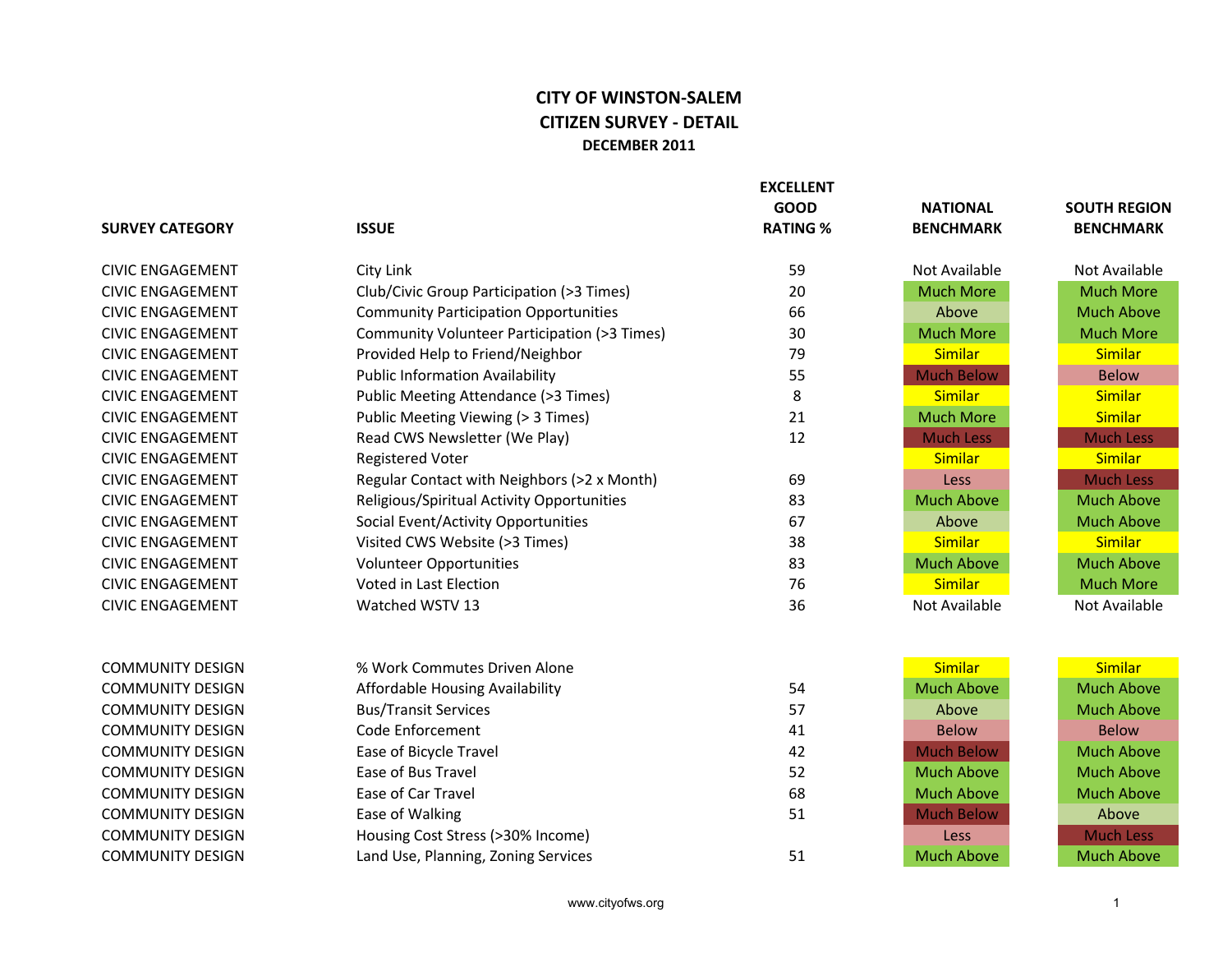| <b>COMMUNITY DESIGN</b>        | Local Bus Passenger (> 3 Times)                | 13 | Similar           | More              |
|--------------------------------|------------------------------------------------|----|-------------------|-------------------|
| <b>COMMUNITY DESIGN</b>        | Nuisance Problems Seen as Major                | 62 | More              | <b>Similar</b>    |
| <b>COMMUNITY DESIGN</b>        | <b>Overall Appearance of City</b>              | 69 | Similar           | <b>Similar</b>    |
| <b>COMMUNITY DESIGN</b>        | <b>Overall Quality of New Development</b>      | 58 | Similar           | <b>Similar</b>    |
| <b>COMMUNITY DESIGN</b>        | Path/Walking Trail Availability                | 48 | <b>Much Below</b> | Above             |
| <b>COMMUNITY DESIGN</b>        | Population Growth Seen as Too Fast             | 40 | Less              | <b>Much Less</b>  |
| <b>COMMUNITY DESIGN</b>        | <b>Public Parking Availability</b>             | 42 | <b>Below</b>      | <b>Similar</b>    |
| <b>COMMUNITY DESIGN</b>        | Sidewalk Maintenance                           | 52 | <b>Similar</b>    | <b>Similar</b>    |
| <b>COMMUNITY DESIGN</b>        | Snow Removal                                   | 52 | <b>Much Below</b> | Not Available     |
| <b>COMMUNITY DESIGN</b>        | <b>Street Cleaning</b>                         | 49 | <b>Much Below</b> | <b>Below</b>      |
| <b>COMMUNITY DESIGN</b>        | <b>Street Lighting</b>                         | 60 | <b>Similar</b>    | <b>Much Above</b> |
| <b>COMMUNITY DESIGN</b>        | <b>Street Repair</b>                           | 33 | <b>Much Below</b> | <b>Much Below</b> |
| <b>COMMUNITY DESIGN</b>        | <b>Traffic Flow on Major Streets</b>           | 48 | Similar           | <b>Much Above</b> |
| <b>COMMUNITY DESIGN</b>        | <b>Traffic Signal Timing</b>                   | 49 | Similar           | Above             |
| <b>COMMUNITY DESIGN</b>        | Variety of Housing Options                     | 67 | <b>Much Above</b> | <b>Much Above</b> |
|                                |                                                |    |                   |                   |
|                                |                                                |    |                   |                   |
| <b>COMMUNITY INCLUSIVENESS</b> | <b>Child Care Availability</b>                 | 51 | <b>Much Above</b> | <b>Much Above</b> |
| <b>COMMUNITY INCLUSIVENESS</b> | <b>Community Diversity Openness/Acceptance</b> | 54 | <b>Much Below</b> | <b>Much Below</b> |
| <b>COMMUNITY INCLUSIVENESS</b> | Sense of Community                             | 64 | Similar           | <b>Much Above</b> |
| <b>COMMUNITY INCLUSIVENESS</b> | Services to Low Income People                  | 43 | <b>Similar</b>    | <b>Similar</b>    |
| <b>COMMUNITY INCLUSIVENESS</b> | Winston-Salem, As a Place to Raise Kids        | 77 | <b>Similar</b>    | <b>Much Above</b> |
| <b>COMMUNITY INCLUSIVENESS</b> | Winston-Salem, As a Place to Retire            | 69 | Above             | <b>Much Above</b> |
|                                |                                                |    |                   |                   |
|                                |                                                |    |                   |                   |
| <b>COMMUNITY QUALITY</b>       | Neighborhood, General                          | 73 | <b>Much Below</b> | <b>Similar</b>    |
| <b>COMMUNITY QUALITY</b>       | <b>Overall Quality of Life</b>                 | 78 | Similar           | <b>Much Above</b> |
| <b>COMMUNITY QUALITY</b>       | Plan to Stay in Area                           | 85 | Above             | <b>Much Above</b> |
| <b>COMMUNITY QUALITY</b>       | <b>Recommend Winston-Salem</b>                 | 86 | Similar           | Above             |
| <b>COMMUNITY QUALITY</b>       | Winston-Salem, General                         | 84 | Similar           | Above             |
|                                |                                                |    |                   |                   |
|                                |                                                |    |                   |                   |
| <b>ECONOMIC SUSTAINABILITY</b> | <b>Economic Development</b>                    | 42 | Similar           | <b>Similar</b>    |
| <b>ECONOMIC SUSTAINABILITY</b> | <b>Employment Opportunities</b>                | 40 | <b>Much Above</b> | <b>Much Above</b> |
| <b>ECONOMIC SUSTAINABILITY</b> | Job Growth Seen as Too Slow                    | 89 | <b>Much More</b>  | <b>Much More</b>  |
| <b>ECONOMIC SUSTAINABILITY</b> | <b>Overall Quality of Businesses/Services</b>  | 65 | Similar           | Above             |
| <b>ECONOMIC SUSTAINABILITY</b> | Positive Impact of Economy on Income           | 20 | Above             | <b>Similar</b>    |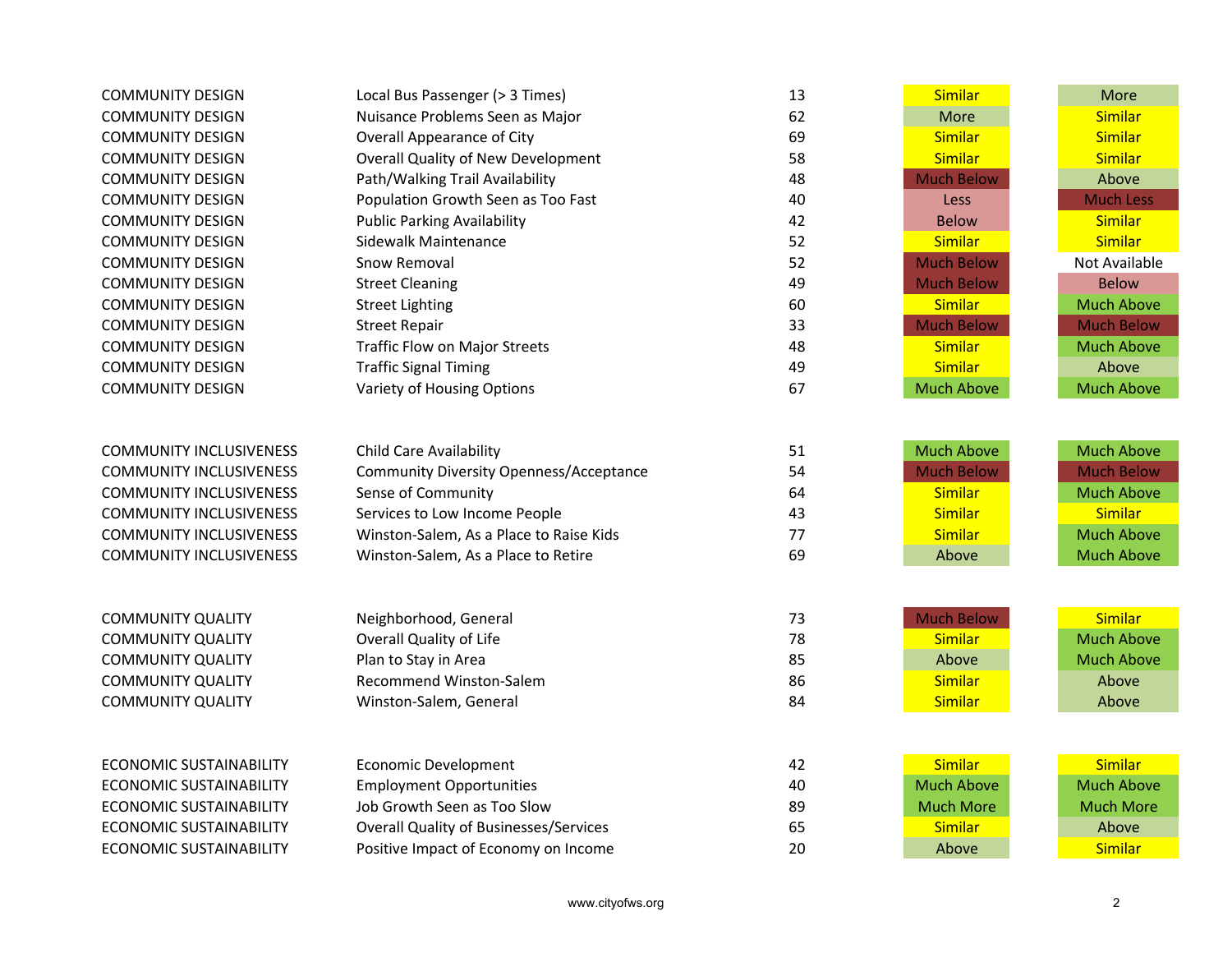| <b>ECONOMIC SUSTAINABILITY</b>      | Retail Growth Seen as Too Slow             | 38 | Similar           | <b>Much More</b>  |
|-------------------------------------|--------------------------------------------|----|-------------------|-------------------|
| <b>ECONOMIC SUSTAINABILITY</b>      | <b>Shopping Opportunities</b>              | 74 | <b>Much Above</b> | <b>Much Above</b> |
| <b>ECONOMIC SUSTAINABILITY</b>      | Winston-Salem, As a Place to Work          | 62 | <b>Much Above</b> | <b>Much Above</b> |
|                                     |                                            |    |                   |                   |
|                                     |                                            |    |                   |                   |
| ENVIRONMENTAL SUSTAINABILITY        | Air Quality                                | 66 | Similar           | <b>Much Above</b> |
| ENVIRONMENTAL SUSTAINABILITY        | Cleanliness of Winston-Salem               | 61 | <b>Much Below</b> | <b>Similar</b>    |
| ENVIRONMENTAL SUSTAINABILITY        | <b>Drinking Water</b>                      | 72 | Above             | <b>Much Above</b> |
| ENVIRONMENTAL SUSTAINABILITY        | Garbage Collection                         | 82 | Similar           | <b>Similar</b>    |
| ENVIRONMENTAL SUSTAINABILITY        | <b>Overall Natural Environment</b>         | 67 | <b>Below</b>      | Above             |
| ENVIRONMENTAL SUSTAINABILITY        | Preservation of Natural Areas              | 55 | <b>Below</b>      | <b>Similar</b>    |
| ENVIRONMENTAL SUSTAINABILITY        | Recycling                                  | 80 | <b>Much Above</b> | <b>Much Above</b> |
| ENVIRONMENTAL SUSTAINABILITY        | Recycling Program Participation (>3 Times) | 79 | <b>Much More</b>  | <b>Much More</b>  |
| <b>ENVIRONMENTAL SUSTAINABILITY</b> | <b>Sewer Services</b>                      | 73 | Similar           | <b>Much Above</b> |
| ENVIRONMENTAL SUSTAINABILITY        | <b>Storm Drainage</b>                      | 67 | Above             | <b>Much Above</b> |
| ENVIRONMENTAL SUSTAINABILITY        | Yard Waste Pick Up                         | 69 | <b>Similar</b>    | <b>Similar</b>    |
|                                     |                                            |    |                   |                   |
|                                     |                                            |    |                   |                   |
| <b>PUBLIC SAFETY</b>                | % Crime Victims Who Reported Crime         | 86 | <b>Much More</b>  | <b>Much More</b>  |
| <b>PUBLIC SAFETY</b>                | Contact with WSFD                          | 14 | Similar           | Not Available     |
| <b>PUBLIC SAFETY</b>                | Contact with WSPD                          | 40 | More              | Not Available     |
| <b>PUBLIC SAFETY</b>                | <b>Crime Prevention</b>                    | 60 | <b>Below</b>      | Above             |
| <b>PUBLIC SAFETY</b>                | Crime Victim                               | 11 | Similar           | <b>Much Less</b>  |
| <b>PUBLIC SAFETY</b>                | Downtown Safety After Dark                 | 50 | <b>Much Below</b> | <b>Much Above</b> |
| <b>PUBLIC SAFETY</b>                | Downtown Safety During Day                 | 82 | <b>Much Below</b> | Above             |
| <b>PUBLIC SAFETY</b>                | <b>Emergency Preparedness</b>              | 55 | <b>Below</b>      | <b>Much Below</b> |
| <b>PUBLIC SAFETY</b>                | Feel Safe from Environmental Hazards       | 71 | <b>Below</b>      | <b>Similar</b>    |
| <b>PUBLIC SAFETY</b>                | Feel Safe from Property Crimes             | 48 | <b>Much Below</b> | <b>Similar</b>    |
| <b>PUBLIC SAFETY</b>                | Feel Safe from Violent Crime               | 59 | <b>Much Below</b> | <b>Similar</b>    |
| <b>PUBLIC SAFETY</b>                | Fire Prevention/Education                  | 80 | Similar           | <b>Much Above</b> |
| <b>PUBLIC SAFETY</b>                | <b>Fire Services</b>                       | 92 | Similar           | Above             |
| <b>PUBLIC SAFETY</b>                | Neighborhood Safety After Dark             | 71 | <b>Below</b>      | Above             |
| <b>PUBLIC SAFETY</b>                | Neighborhood Safety During Day             | 89 | <b>Below</b>      | Above             |
| <b>PUBLIC SAFETY</b>                | Overall Impression of WSFD                 | 81 | <b>Much Below</b> | Not Available     |
| <b>PUBLIC SAFETY</b>                | Overall Impression of WSPD                 | 98 | Similar           | Not Available     |
| <b>PUBLIC SAFETY</b>                | <b>Police Services</b>                     | 74 | Similar           | <b>Similar</b>    |
| <b>PUBLIC SAFETY</b>                | <b>Traffic Enforcement</b>                 | 67 | <b>Similar</b>    | <b>Much Above</b> |
|                                     |                                            |    |                   |                   |